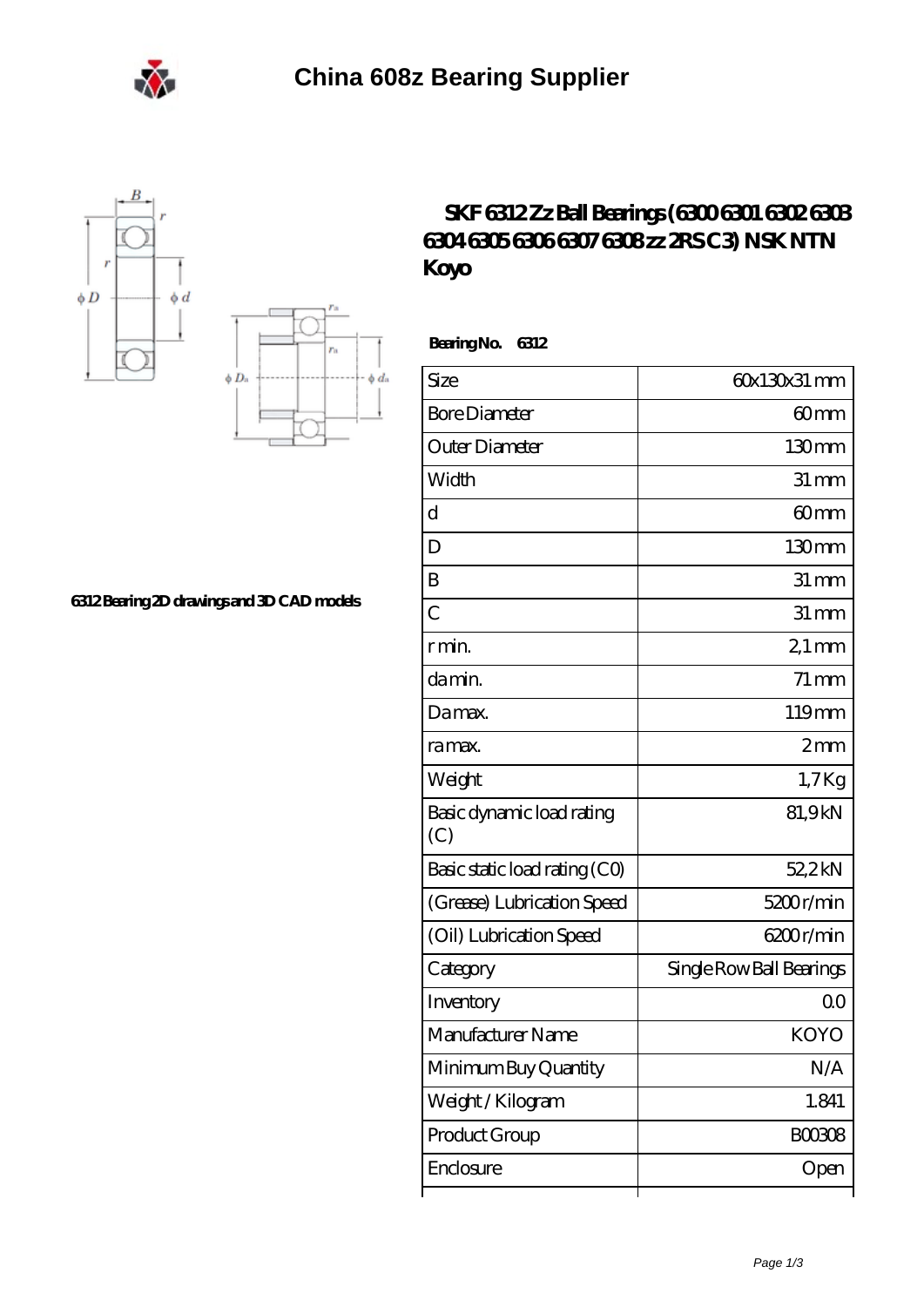

## **[China 608z Bearing Supplier](https://m.eheuroantenna.com)**

| ABEC 1   ISO PO                                                                                                                                                                |
|--------------------------------------------------------------------------------------------------------------------------------------------------------------------------------|
| No                                                                                                                                                                             |
| <b>Ball Bearing</b>                                                                                                                                                            |
| No                                                                                                                                                                             |
| No                                                                                                                                                                             |
| Steel                                                                                                                                                                          |
| CO-Medium                                                                                                                                                                      |
| Metric                                                                                                                                                                         |
| 60MM Bore; 130MM<br>Outside Diameter: 31MM<br>Outer Race Diameter;<br>Open; Ball Bearing; ABEC 1<br>  ISO PQ No Filling Slot; No<br>Snap Ring, No Internal<br>Special Features |
| Single Row Ball Bearing                                                                                                                                                        |
| 31171504                                                                                                                                                                       |
| 8482105068                                                                                                                                                                     |
| Bearing                                                                                                                                                                        |
| Ball                                                                                                                                                                           |
| http://www.koyousa.com                                                                                                                                                         |
| 6312                                                                                                                                                                           |
| 4055                                                                                                                                                                           |
| 5.118Inch   130Millimeter                                                                                                                                                      |
| 1.22 Inch   31 Millimeter                                                                                                                                                      |
| 2362Inch   60Millimeter                                                                                                                                                        |
| 6312                                                                                                                                                                           |
| 21                                                                                                                                                                             |
| 102                                                                                                                                                                            |
| 522                                                                                                                                                                            |
| 395                                                                                                                                                                            |
| 132                                                                                                                                                                            |
|                                                                                                                                                                                |
|                                                                                                                                                                                |